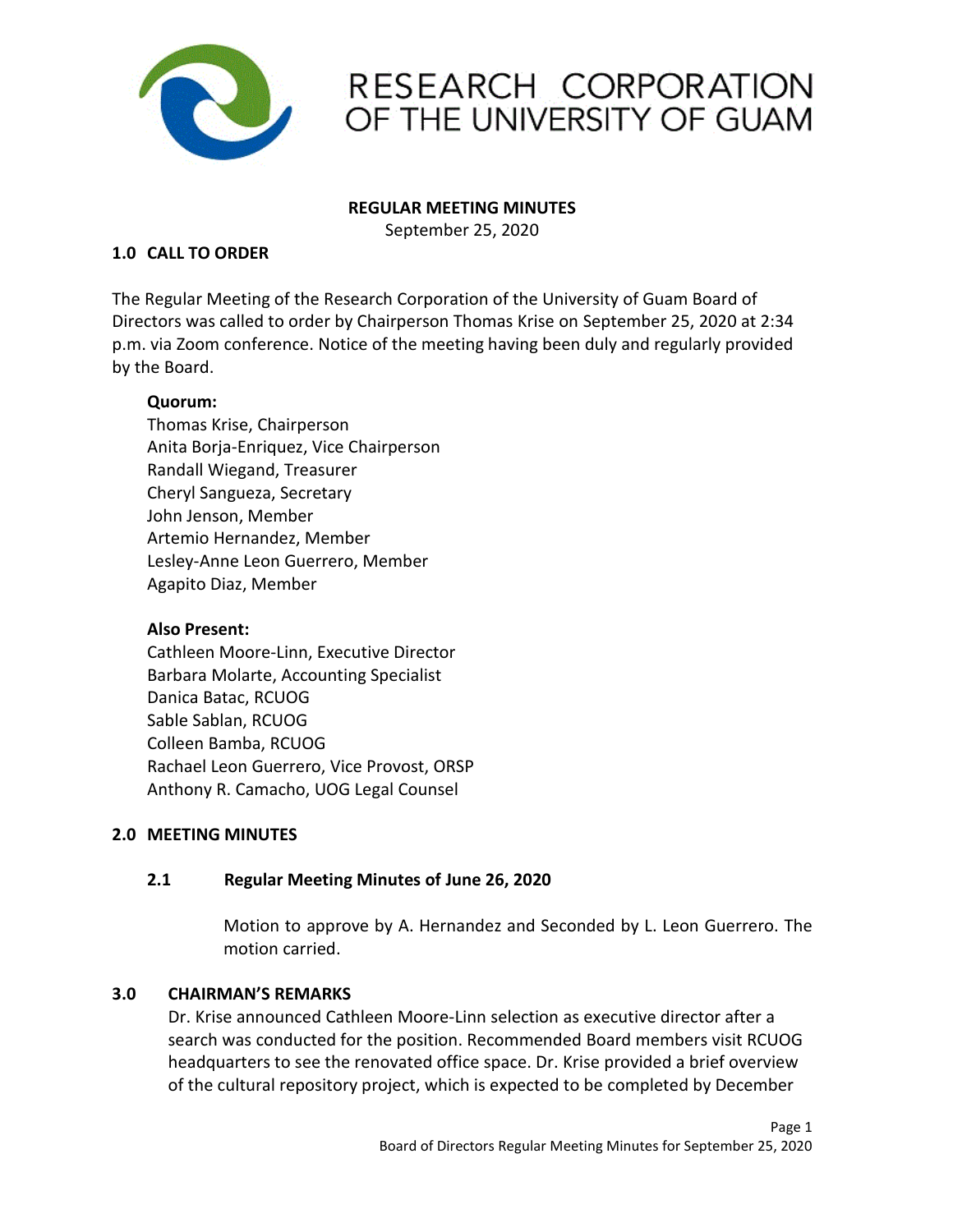

## RESEARCH CORPORATION OF THE UNIVERSITY OF GUAM

2021, and noted that EPSCoR would be housed in the newly purchased and last parcel of privately owned property on Dean Circle. Dr. Krise congratulated Dr. Rachael Leon Guerrero for the renewal of the U54 Cancer Grant and noted the positive coverage of Guam Aquaculture Development and Training Center activities under the CoreSeed lease. Dr. Krise stressed the importance of UOG's large research portfolio in comparison to peer institutions of similar size, and how these grants create undergraduate and graduate research experiences for UOG students. Grant activity, overseen by ORSP's vice provost Leon Guerrero, is one of the major goals of the Para Hulo strategic plan.

### **4.0 NEW BUSINESS**

### **4.1 Executive Director's Report to the Board**

C. Moore-Linn reported that RCUOG is supporting 125 different grants and contracts. This snapshot of activity from September 21, 2020 indicates RCUOG is supporting \$23.4M of projects on an annual basis. Multi-year projects combined are now at \$64.6M. These numbers are elevated because principal investigators are wrapping up the last cycles of both U54 and EPSCoR. New projects include:

- \$118K from the National Fish and Wildlife Foundation under Dr. Sarah Lemer, Marine Lab, to support Developing a Genetic Toolkit to Assess Stress Levels in Coral Reefs
- \$150K from the Department of the Navy, under principal investigator Jim McConnell and ORSP, to address invasive plants
- \$178K in funding from Department of the Navy for sea turtle aerial surveys in Farallon de Medinilla under Sea Grant's Fran Castro
- \$150K from Department of the Navy for butterfly and snail monitoring on AAFB under Curt Fiedler and ORSP
- \$334K of Department of Interior funding to support training for the cultural repository under Dr. Mike Carson and the Micronesian Area Research Center
- \$240K of Department of Interior funding to support the establishment of self-sustaining biological control of the CRB under Dr. Aubrey Moore and CNAS
- \$178K from USDA to support improvement for agricultural biotechnology under Dr. Andrea Blas and CNAS
- \$1.5M from National Institute of Health National Cancer Institute to fund the U54 Pacific Island Partnership for Cancer Health Equity under PI Dr. Rachael Leon Guerrero.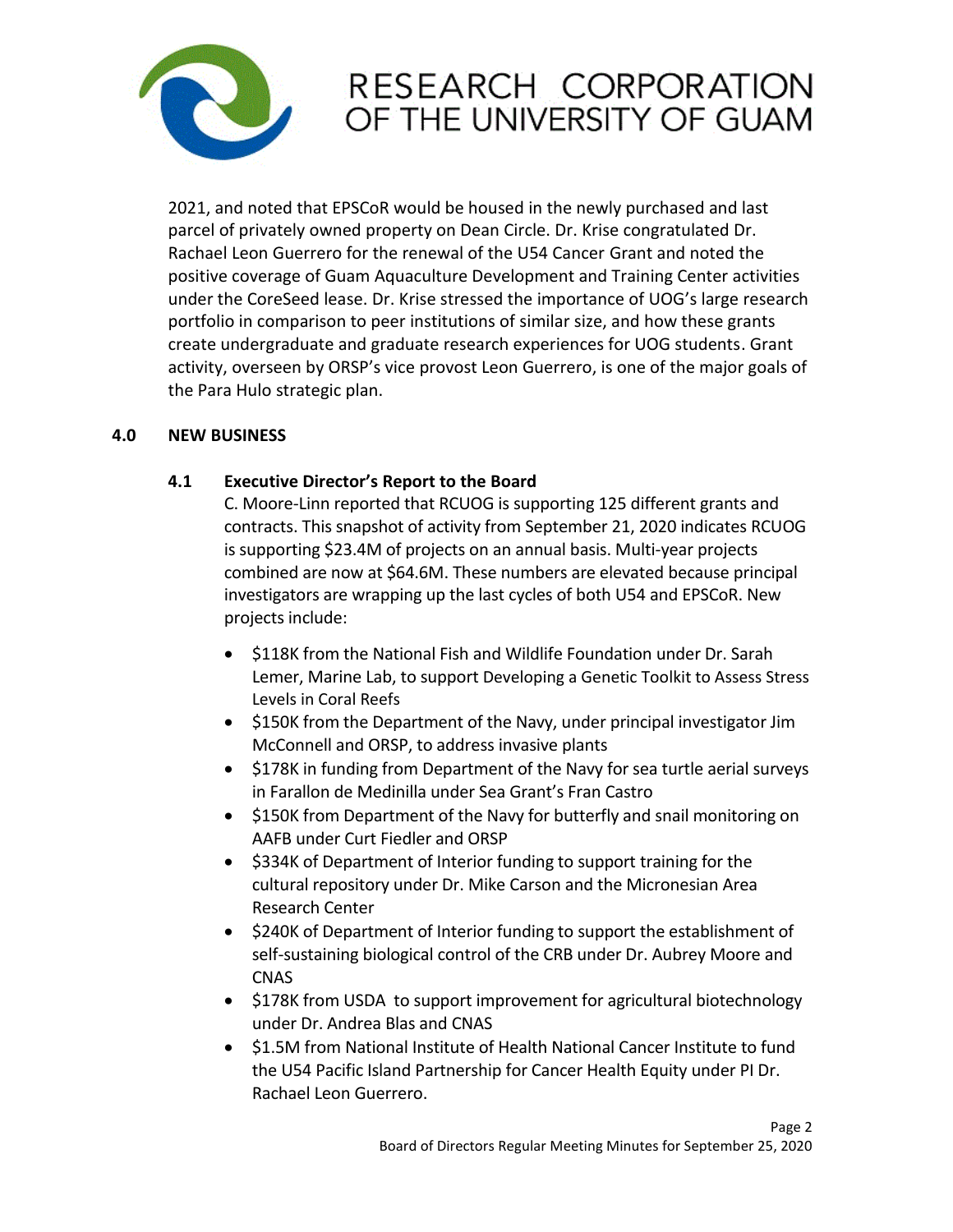

## RESEARCH CORPORATION OF THE UNIVERSITY OF GUAM

RCUOG currently has 157 employees. Of this number, 75 are full-time, 44 are part-time, and 38 are student hires.

Despite the pandemic, RCUOG exceeded \$9M in expenditures in August surpassing total expenditures for FY2019.

#### Expenditures

August 2019 \$7,788,701 August 2020 \$9,083,963

This reflects an increase of \$1,295,262 or 16% year to year.

The US EDA combined projects are still under legal review and we expect an award of \$8.5M in October to construct the new WERI building and the Nursing Extension Building. US EDA rejected the grant application to fund the School of Engineering because UOG has an existing contract with the construction company.

We received the fully executed quitclaim deed for the 1.5 acres of CLTC property. We have an outstanding obligation to CLTC to conduct phase II training. Dr. Bob Barber and Mark Acosta are waiting for CLTC to reengage so we can wrap up the final step in this process. CoreSeed Aquaculture has invested about \$300K in GADTC facilities. Local sales of shrimp and red tilapia via the Fisherman's Coop continue to increase and an article by UOG's Jackie Hansen helped share positive news. The shortage of flights continues to impact broodstock sales, but CoreSeed remains optimistic about future sales.

### **4.2 Resolution No. 20-04 Relative to Amending the Delegation of Authority**

C. Moore-Linn briefed the board on the need to amend the delegation of authority to support an increase in grant expenditures. The purpose of the resolution is to align the delegation of authority with the credit increase outlined in Resolution 20-05. Motion to Approve by R. Wiegand and seconded by J. Jenson. The motion carried.

## **4.3 Resolution No. 20-05 Relative to Amending the Credit Threshold for RCUOG Purchase Cards**

C. Moore-Linn briefed the board on the need to increase the credit threshold in order to support increased grant activity and transactions. Motion to Approve by J. Jenson and seconded by C. Sangueza. The motion carried.